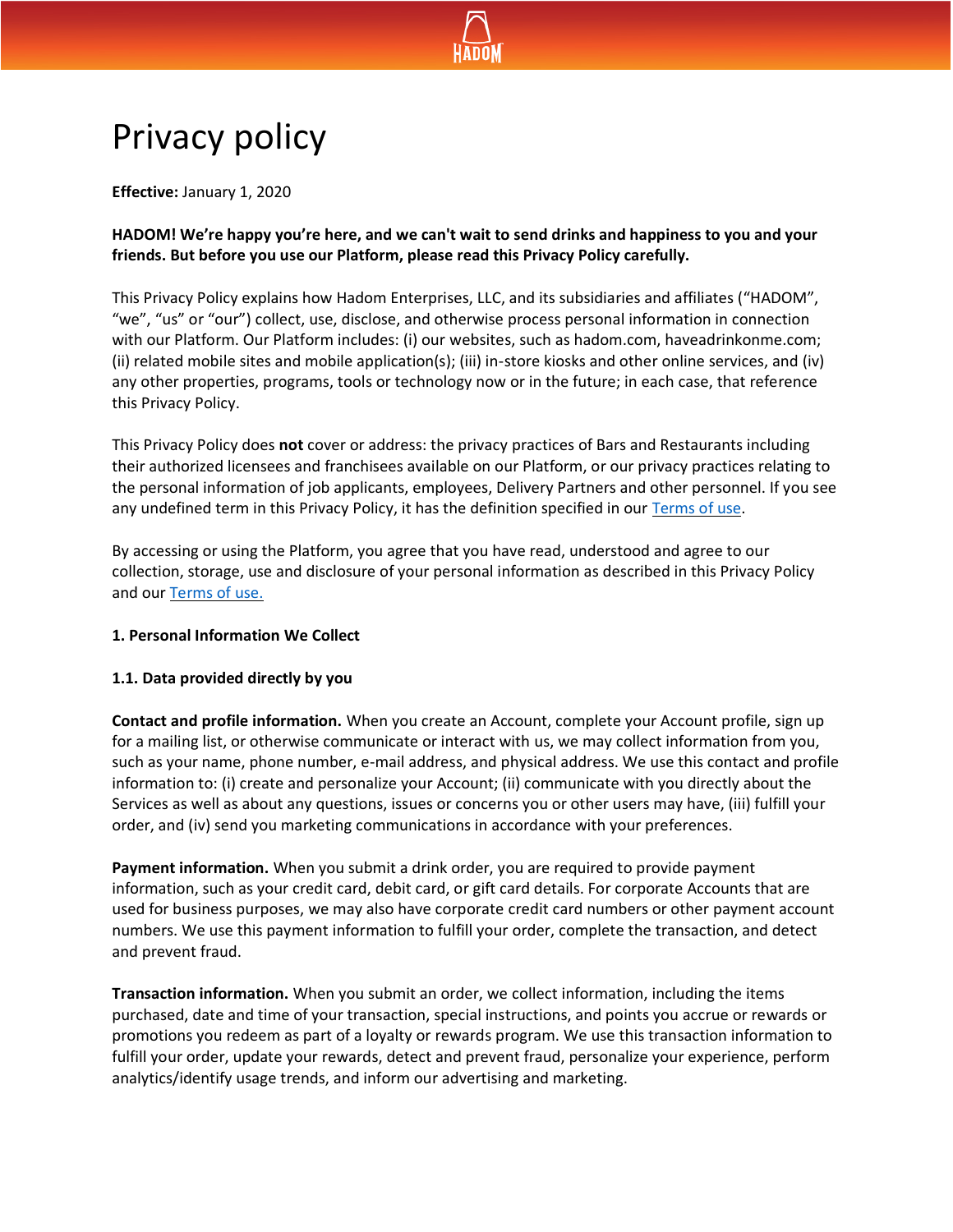

**Communications, Participation and other content.** We maintain all communications resulting from your interactions with us by email, phone, mail, or chat. We also record comments and opinions you express when responding to surveys, entering a sweepstakes or taking part in promotions we run. We use all of the foregoing communications to address your questions, issues and concerns and to improve our Services. We also maintain your ratings and reviews regarding Bars on the Platform, which we may post for the benefit of all of our users.

**Other information you provide.** With your permission, we may access your photos or contact list from your mobile device, Facebook Messenger account, or email account to enable you to share content or promotions or invite your friends to connect with our Services, including through our friend referral program.

We may also use aggregate personal information for regulatory compliance, industry and market analysis, research, demographic profiling, marketing and advertising, and other business purposes as long as the end-product does not uniquely identify you or any other user of the Services.

#### **1.2. Personal Information Generated and/or Automatically Collected during your use of the Platform**

**Information about your device and its software.** Information about your device and its software includes your IP address, browser type, internet service provider, device type/model/manufacturer, operating system, date and time stamp, and a unique ID that allows us to identify your browser, mobile device, or your Account (including, for example, a persistent device identifier or an Ad ID), and other similar information. We may also work with third-party partners to employ technologies, including statistical modeling tools, that permit us to recognize and contact you across multiple devices. We use this device and software information to diagnose and fix technology problems, serve you personalized advertising, personalize your experience, perform analytics/identify usage trends, and improve our products and Services.

**Information about the way you access and use our Services.** For example, information about the way you access and use our Services includes the site from which you came and the site to which you are going when you leave. In addition, we track the pages you visit on the Platform, the links you click on the Platform, whether you open emails or click the links contained in emails that we send, other actions you take on the Services, and whether you access the Services from multiple devices. We may also use the information about the way you access and use our Services to determine products and services that may be of interest to you, to improve our products and Services, to evaluate the success of our advertising and marketing campaigns, and to send you marketing communications.

**Analytics information.** We may collect analytics data or use third-party analytics tools such as Google Analytics to help us measure traffic and usage trends and the demographics of our users in order to improve our Services. You can learn more about Google's practices at [http://www.google.com/policies/privacy/partners.](http://www.google.com/policies/privacy/partners)

**Location Information.** In some cases, you provide your location information to us directly (e.g., when you notify your friends that you are at a bar). In other cases, we may collect your location through GPS, WiFi, wireless network triangulation or other methods, or we may otherwise infer your location based on other information we collect. (For example, we can approximate your location by your IP Address.) We use location information to customize content on our Services (e.g., show you the Bars that will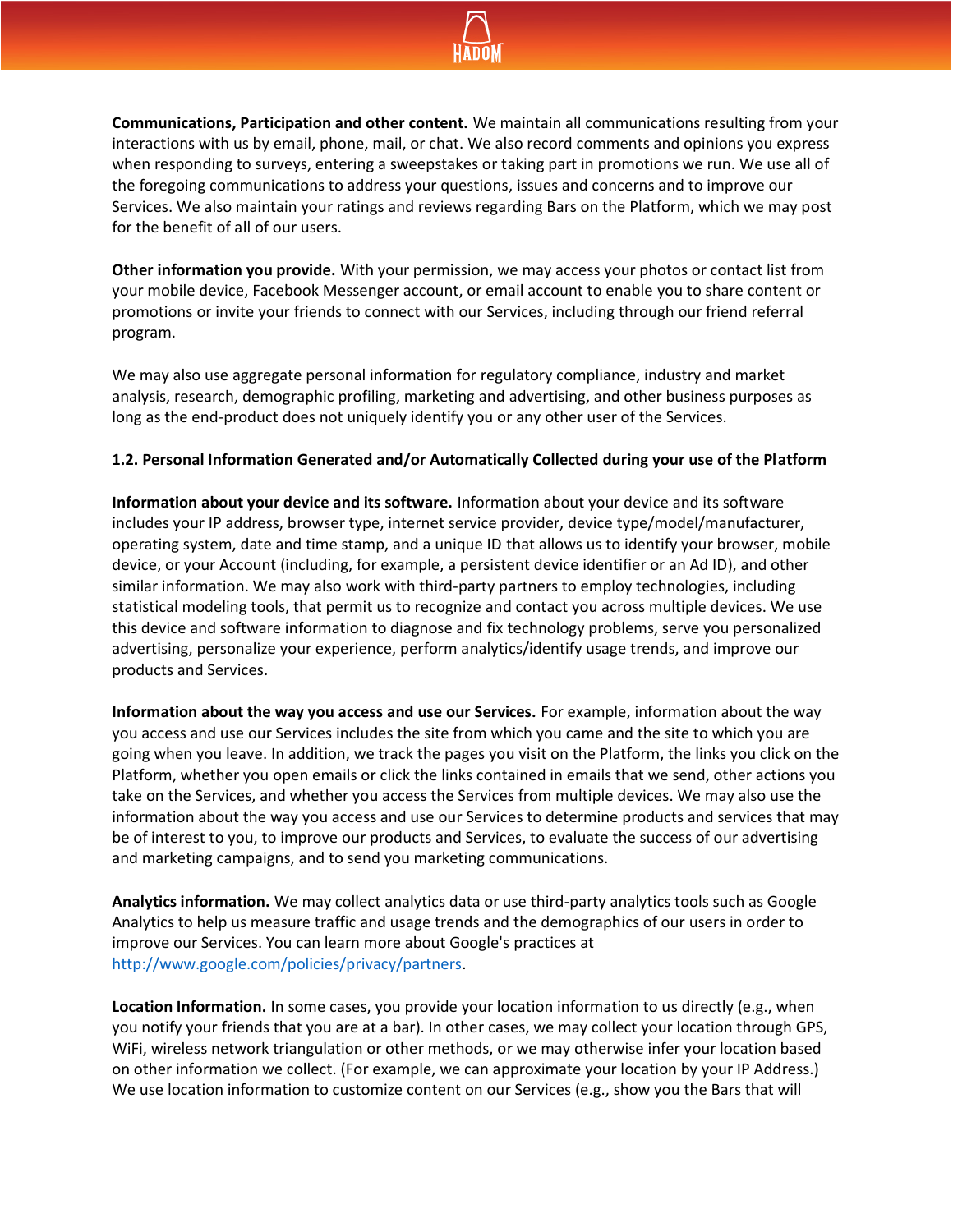

deliver drinks on behalf of a third party), facilitate order and delivery Services, detect and prevent fraud, and measure traffic and analytics on the Services. If you have previously opted into HADOM's collection and use of location-based information through our mobile application, you may opt-out by adjusting the settings on your mobile device. We also use the Google Maps API to gather information about your location. Google uses various technologies to determine your location, including IP address, GPS and other sensors that may, for example, provide Google with information on nearby devices, WiFi access points and cell towers (see the Google [privacy policy](https://policies.google.com/privacy) and th[e Google Maps terms of service](https://maps.google.com/help/terms_maps/) to learn more).

We typically collect the foregoing information through a variety of tracking technologies, including cookies, Flash objects, web beacons, embedded scripts, mobile SDKs, location-identifying technologies, and similar technology (collectively, "**tracking technologies**"), and we may use third-party partners or services to assist with this effort. Information we collect automatically about you or your device may be combined with other personal information we collect directly. For information about our and our thirdparty partners' use of cookies and related technologies to collect information automatically, and choices you may have in relation to its collection, please see our [About our ads](https://hadom.com/documents/HADOM_about_our_ads.pdf) policy.

We, or the third-party partners we use, may use the data collected automatically through tracking technologies to: (a) remember information so that you will not have to re-enter it during your visit or the next time you visit the Platform; (b) provide custom, personalized content and information; (c) identify and contact you across multiple devices; (d) provide and monitor the effectiveness of our Services; (e) perform analytics and detect usage patterns on our Services; (f) diagnose or fix technology problems; (g) detect or prevent fraud or other harmful activities, and (h) otherwise plan for and enhance our Services and for other internal purposes.

#### **1.3. Data from other sources**

**Information we receive from third-party sites you connect to our Services.** We may receive personal information about you from third parties and combine that with information we collect through our Platform. For example, we may obtain information when you log in through a third-party social network or authentication service, such as Facebook or Google. These services will authenticate your identity and provide you the option to share certain personal information with us, which could include your name, email address, address book and contacts, or other information. Similarly, when you interact with us through a social media site or third-party service, such as when you like, follow, or share HADOM content on Facebook, Twitter, or other sites, we may receive information that you permit the social network to share with third parties. The data we receive from these third-party sites is dependent upon that third party's policies and your privacy settings on that third-party site.

**Information we receive from affiliates or third parties.** From time to time, we may receive information about you from our Bar partners, in connection with our enterprise programs, from other HADOM entities and affiliates, from co-marketing partners, service providers, and from other third parties. For example, if your company, university or organization participates in one of our enterprise programs, we may receive your information from that participating organization for the purpose of setting up your Accounts or for billing purposes. We may receive additional information about you, such as fraud detection information, from third party partners and combine it with other information that we have about you. We use this information from affiliates or third parties to create your Accounts, to contact you, to send you advertising or promotional materials or to personalize our Services, to protect against bot attacks and account takeovers, and to better understand the demographics of our users.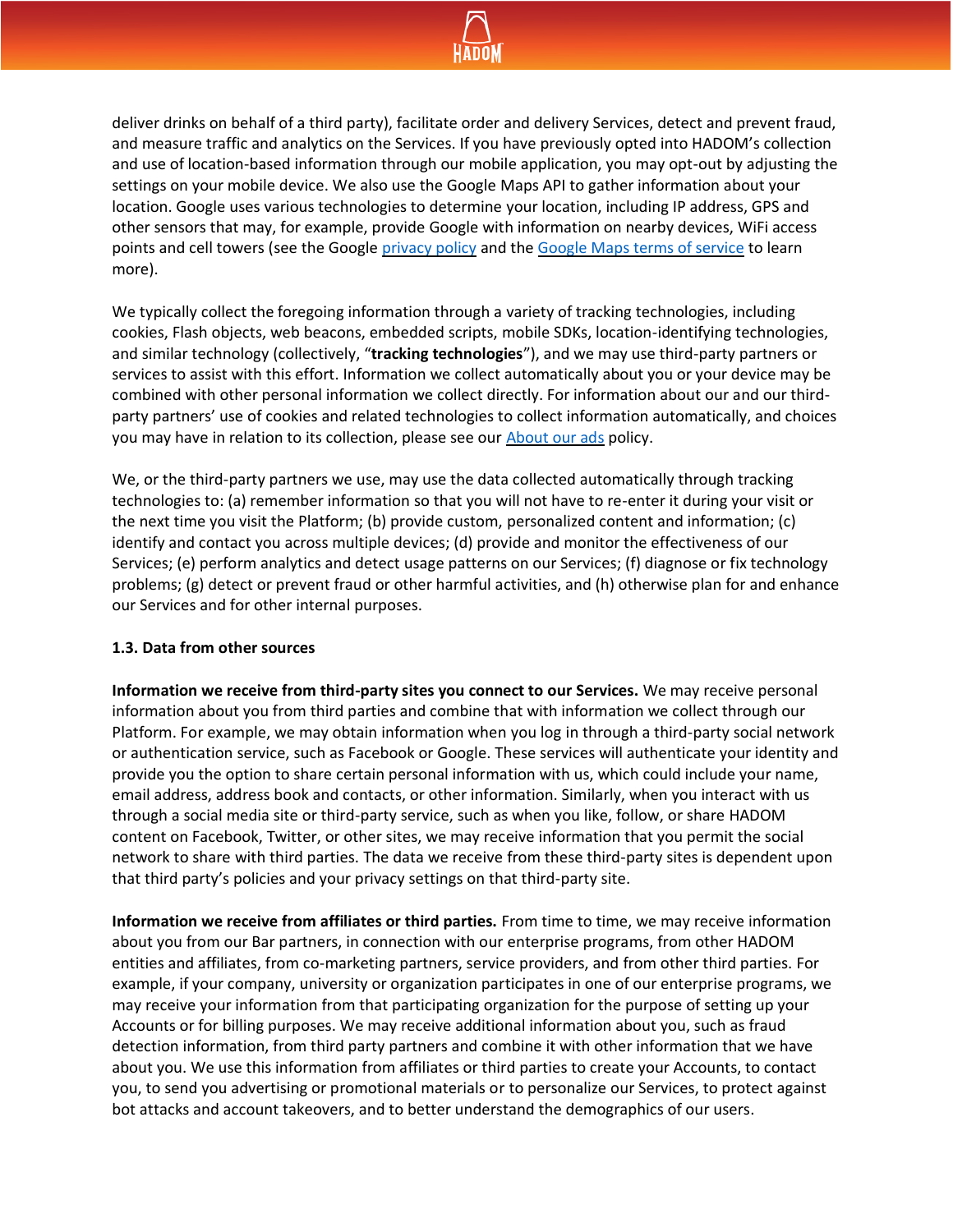

We do not control, supervise or respond to how the third parties providing your information process your personal information, and any information request regarding the disclosure of your personal information to us should be directed to such third parties.

# **2. How We Use Your Personal Information**

In addition to the uses described above, we may collect and use personal information to:

**2.1. Provide, maintain, improve and develop the Platform and Services.** We may use the personal information to provide, maintain, improve and develop the Platform and Services. For example, we:

- Enable you to create Accounts and otherwise access and use the Platform and Services (e.g., remember information so that you will not have to re-enter it during your visit or the next time you visit),
- Fulfill your requests and process payments (e.g., to allow you to order drinks from bars and have it delivered to a friend, or to provide you with information that you request),
- Provide custom, personalized content and information (e.g., "most popular near you" and "since you enjoy" features),
- Perform analytics, detect activity patterns on our Platform and Services, and otherwise research usage, and
- Test and develop new features and functionality and otherwise enhance the Platform and Services.

**2.2. Maintain the safety, stability, and security of our Platform and Services.** We may use the personal information to maintain the safety and security of our Platform and Services. For example, we:

- Detect or prevent fraud, abuse, or other harmful activities,
- Diagnose or fix technology problems,
- Conduct security investigations and risk assessments, and
- Improve and enforce our security measures.

**2.3. Communications with you to provide support and other important messages.** We may use personal information to communicate important messages to you and/or to provide you with support. For example, we might send you service-related emails or messages (e.g., user Account verification, changes or updates to features of the Platform or Services, technical and security notices) and other communications from or about HADOM.

**2.4. Provide, personalize, measure, and improve our advertising and marketing.** We may use personal information to provide, personalize, measure and improve our advertising and marketing. For example, we:

- Administer rewards, surveys, sweepstakes, contests, or other promotional activities or events sponsored or managed by HADOM or its third-party partners,
- Inform you of products, programs, services, and promotions that we believe may be of interest to you, including, without limitation, through emails and push notifications,
- Permit you to refer us to your friends so that we may send them a promotional offer through the Platform. If you wish to use this feature, you may be required to provide us with, and we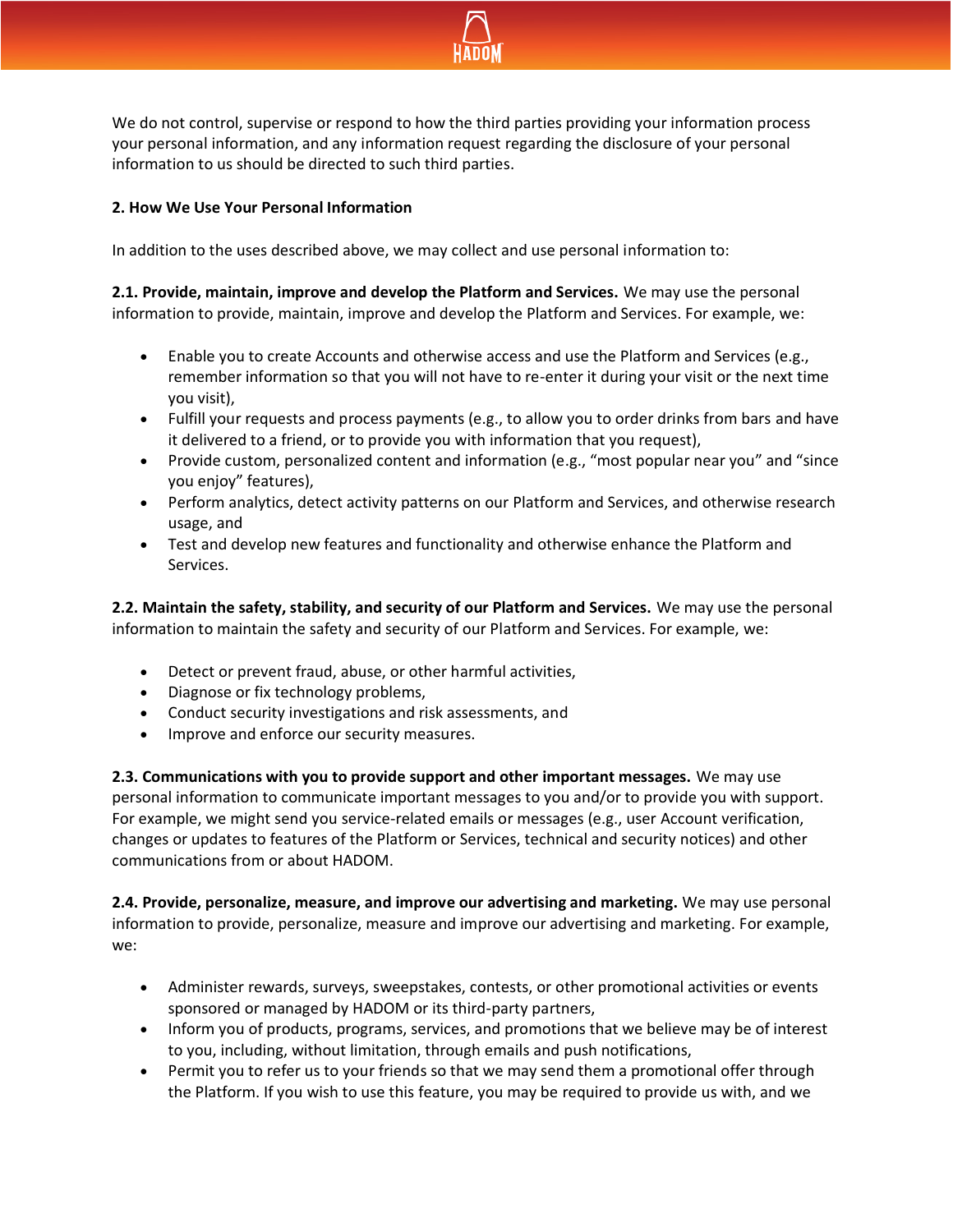

may use, your friend's name, email address, and other information you share with us. By using this functionality, you affirm that you are entitled to use and provide us with your friend's name and email address for this purpose. We will use that information to send an email inviting the friend to visit the Platform and for any other purposes disclosed at the time of your participation in the program,

- Determine the effectiveness of our Services and our promotional campaigns, and
- Identify and contact you across multiple devices.

**2.5. Legal and regulatory requirements and proceedings.** We may use the personal information in connection with legal and regulatory proceedings and requirements. For example, we may need the personal information to enforce our corporate reporting obligations, or to comply with applicable laws.

**2.6. Enforce our rights.** When you access or use our Platform or Services, you are bound by our [Terms of](https://hadom.com/documents/HADOM_terms-of-use.pdf)  [use](https://hadom.com/documents/HADOM_terms-of-use.pdf) and this Privacy Policy. To ensure you comply with them, we may use your personal information to monitor, investigate, prevent and/or mitigate violations of our [Terms of use](https://hadom.com/documents/HADOM_terms-of-use.pdf) as well as enforce our agreements with third parties and business partners.

**2.7. Other purposes disclosed at the time of collection.** From time to time, we may use personal information for a specific purpose not contemplated by this Privacy Policy. In such an event, we will specifically disclose that use to you.

## **3. Our Sharing and Disclosure of Personal Information**

We disclose personal information to the following types of third parties:

**3.1. Bar Sharing.** We disclose personal information to the Bars you order from and third parties engaged by those Bars (e.g., point of sale providers), as needed to fulfill your orders, including communicating with you about the status of your order or cancelled items. If you make a purchase from a Bar that offers loyalty or rewards programs through our Platform, we may disclose your personal information to the Bar as needed to facilitate your participation in the Bar's loyalty or rewards programs, including to track points and redemptions. In some cases, you may also affirmatively opt in to share your information directly with the Bar as will be disclosed on the Platform.

**3.2. Other Third Parties necessary to complete your order or to enable your use of the Platform and Services.** In addition to Bars you order from, we disclose personal information to other third parties as needed to fulfill your orders, including, without limitation, payment processors.

**3.3. Information provided to third parties in connection with our enterprise customers.** If your company or organization participates in one of our enterprise programs, we may share some of your information with that organization including your name, contact details, order history, and other information as required to enable use by you and the organization of such Services.

**3.4. Service providers and contractors.** We disclose personal information to third parties that provide services for us or on our behalf, such as website hosting, data analysis, infrastructure provisioning, IT services, customer service, email delivery services, fraud detection, security monitoring, advertising and marketing, and other similar services.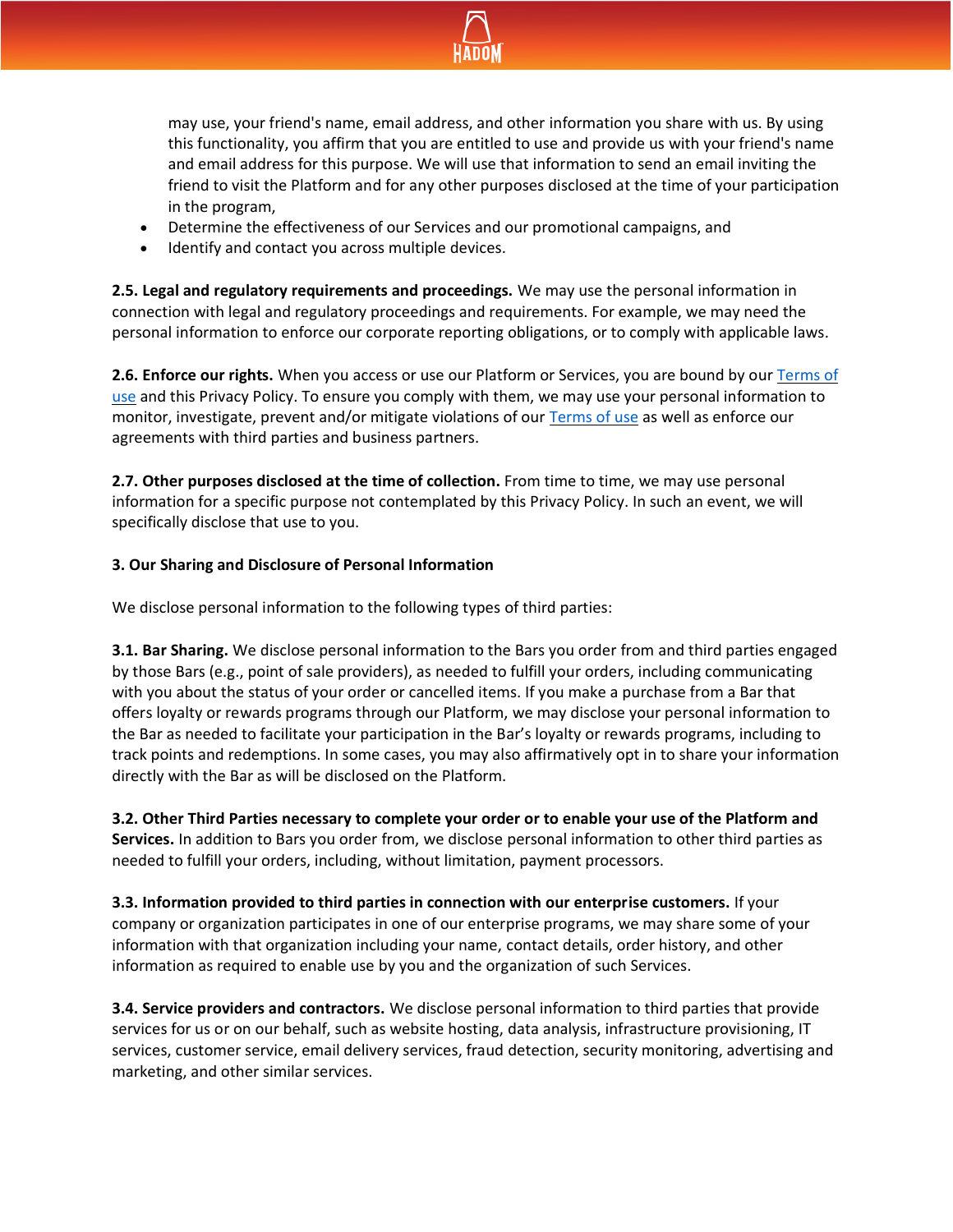

**3.5. Analytics providers.** We share personal information with third-party analytics providers to better understand the demographics of our users and visitors, and to personalize, enhance and improve our Platform and Services.

**3.6. Advertising, Marketing and Promotions providers.** We share personal information with third parties in connection with co-marketing activities, the development of customized and targeted marketing campaigns, to launch promotions and for other similar advertising efforts. For example:

- **Promotional partners.** We disclose personal information to third-party sponsors of promotions to provide contests, sweepstakes, joint promotional activities or co-branded services, and such disclosure is necessary to fulfil your request or application. You should carefully review the rules and/or terms of each promotion in which you participate, as the promotion may contain additional important information about our, a sponsor's, and/or other third parties' use of your personal information. To the extent that the rules or terms of those promotions concerning the treatment of your personal information conflict with this Privacy Policy, the rules of those promotions will control.
- **Ad networks and advertising partners**. We work with third-party Ad Networks and Advertising Partners to deliver advertising and personalized content to you on our Platform and Services, on other sites and services you may use, and across other devices you may use. These parties may collect information directly from your browser or device when you visit the Platform through cookies or other tracking technologies. This collected information is used to provide and inform targeted advertising, as well as to provide advertising-related services such as reporting, attribution, analytics and market research. Please see our **About our ads** policy.
- **Social networks.** We disclose personal information, such as a unique identifier, hashed email address, or information automatically collected through tracking technologies, to social networks for the purpose of displaying personalized advertising and content on those social networks.
- **Select restaurants and brands.** We disclose personal information to select Bars and brands from which you have placed orders through the Platform as well as their affiliates and third-party service providers. These Bars, brands, and their affiliates, may use your information as permitted by their own privacy policies, which could include sending you marketing communications and other promotional content.

**3.7. Third-Party Platforms.** When you choose to login using or otherwise connect a third-party platform to the Service, such as Google or Facebook, we will share your personal information to facilitate the connection. Please note, we do not control the third party's use of your personal information and you should review the privacy policy of the entities that provide these platforms.

**3.8. Affiliate Sharing.** We share your personal information with other companies owned or controlled by Hadom Enterprises, LLC, and other companies owned by or under common ownership as Hadom Enterprises, LLC, which also includes our subsidiaries (i.e., any organization we own or control) or our ultimate holding company (i.e., any organization that owns or controls us) and any subsidiaries it owns, for operational or business purposes or as otherwise described in this Privacy Policy.

**3.9. Public.** We make available through the Services certain features which may enable you to post information and materials, for example, ratings and reviews, photo uploads, and chat functionality. Please note that any information you provide in connection with such Services may be available to site visitors and to the general public. Please do not disclose your personal information in these public or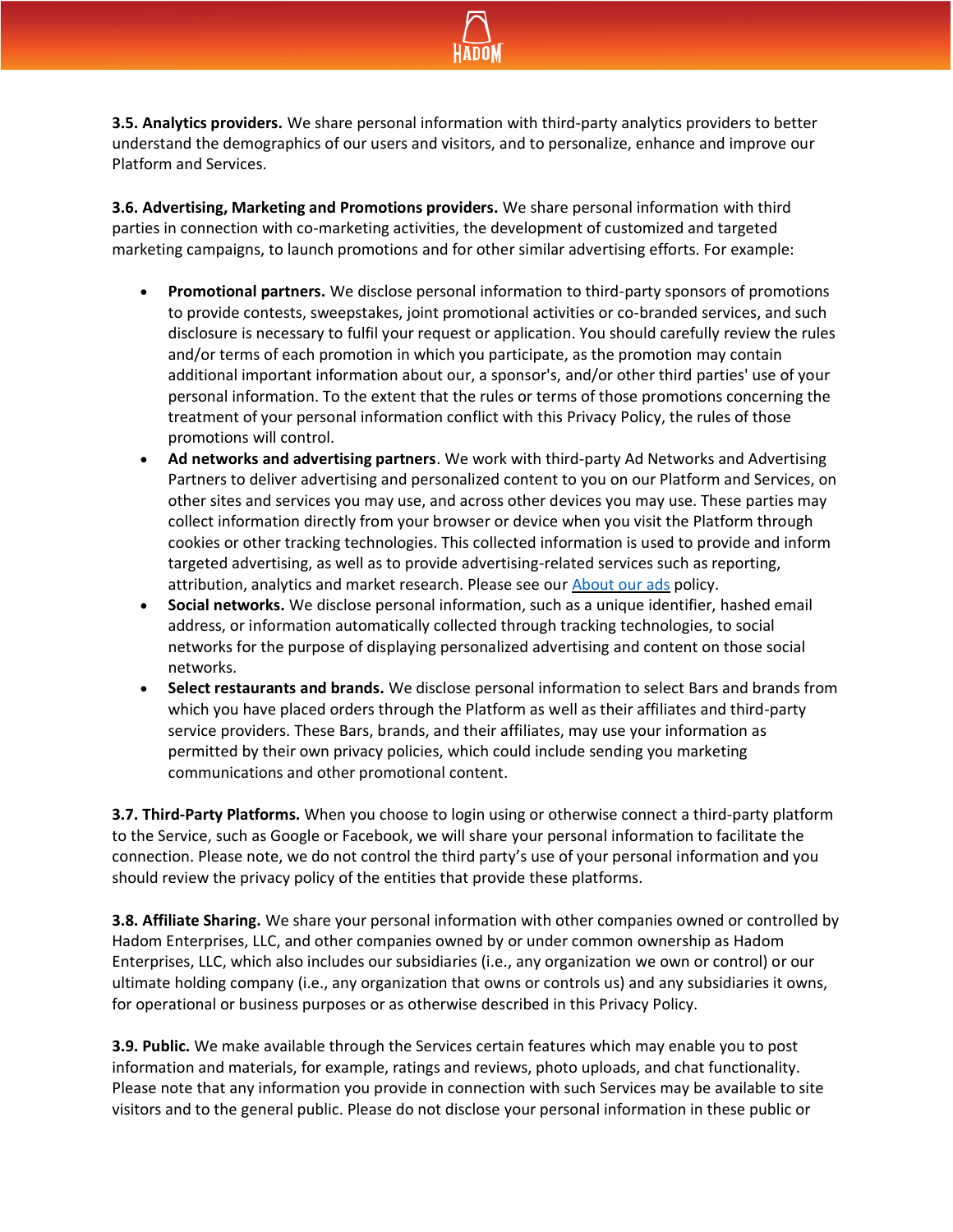

interactive areas on the Services, and we urge you to exercise discretion and caution when deciding to disclose any other information and/or materials in these public or interactive areas on the Services.

**3.10. Business Transaction or Reorganization.** We may take part in or be involved with a corporate business transaction, such as a merger, acquisition, joint venture, or financing or sale of all or a portion of company assets. We may disclose personal information to a third party during negotiation of, in connection with or as an asset in such a corporate business transaction. Personal information may also be disclosed in the event of insolvency, bankruptcy, or receivership.

**3.11. Legal Obligations and Rights**. We disclose personal information to third parties, such as legal advisors and law enforcement, as required by law or subpoena or if we reasonably believe that such action is necessary to (a) comply with the law and the reasonable requests of law enforcement; (b) enforce our [Terms of use](https://hadom.com/documents/HADOM_terms-of-use.pdf) or to protect the security or integrity of our Services; (c) detect, suppress or prevent fraud or reduce credit risk and collect debts owed to us; and/or (d) exercise or protect the rights, property, or personal safety of HADOM, our visitors, or others.

**3.12. Consent.** We may disclose personal information about you to other third parties with your consent.

## **4. Control over Your Personal Information**

**Profile settings.** You may update your profile information in the "Your Account" section of the Services.

**Access to your device information and push notifications.** You may control access to your device information or opt out of push notifications through your "Settings" app on your device. For instance, you can withdraw permission for the app to access your location data through your device settings, though we may continue to approximate your location based on your IP address or through other means.

**How to control your communications preferences.** You can stop receiving promotional email communications by clicking on the "unsubscribe link" provided in such communications. You may not opt out of service-related communications (e.g., Account verification, transactional communications, changes/updates to features of the services, technical and security notices). You may also unsubscribe from receiving certain order-related text (SMS) or multimedia (MMS) messages by replying "STOP" to the number sending the message. Please see our [Terms of use](https://hadom.com/documents/HADOM_terms-of-use.pdf) for more information on communications from or on behalf of HADOM.

**Third-party platforms.** If you choose to connect to the Service through your account on a third-party platform like Google or Facebook, you may be able to use your settings in your account with that platform to limit the information we receive from it. If you revoke our ability to access information from a third-party platform, that choice will not apply to information that we have already received from that third party.

**Advertising choices.** Some of the third-party advertising companies we work with offer their own optout options that you can use to limit their use of your information for interest-based advertising, such as Google [\(info](https://policies.google.com/privacy?hl=en-US#infochoices) and [opt-out\)](https://adssettings.google.com/authenticated) and Facebook [\(info](https://www.facebook.com/privacy/explanation) and [opt-out\)](https://www.facebook.com/about/ads). Please note that we also may work with companies that offer their own opt-out mechanisms or do not participate in the opt-out mechanisms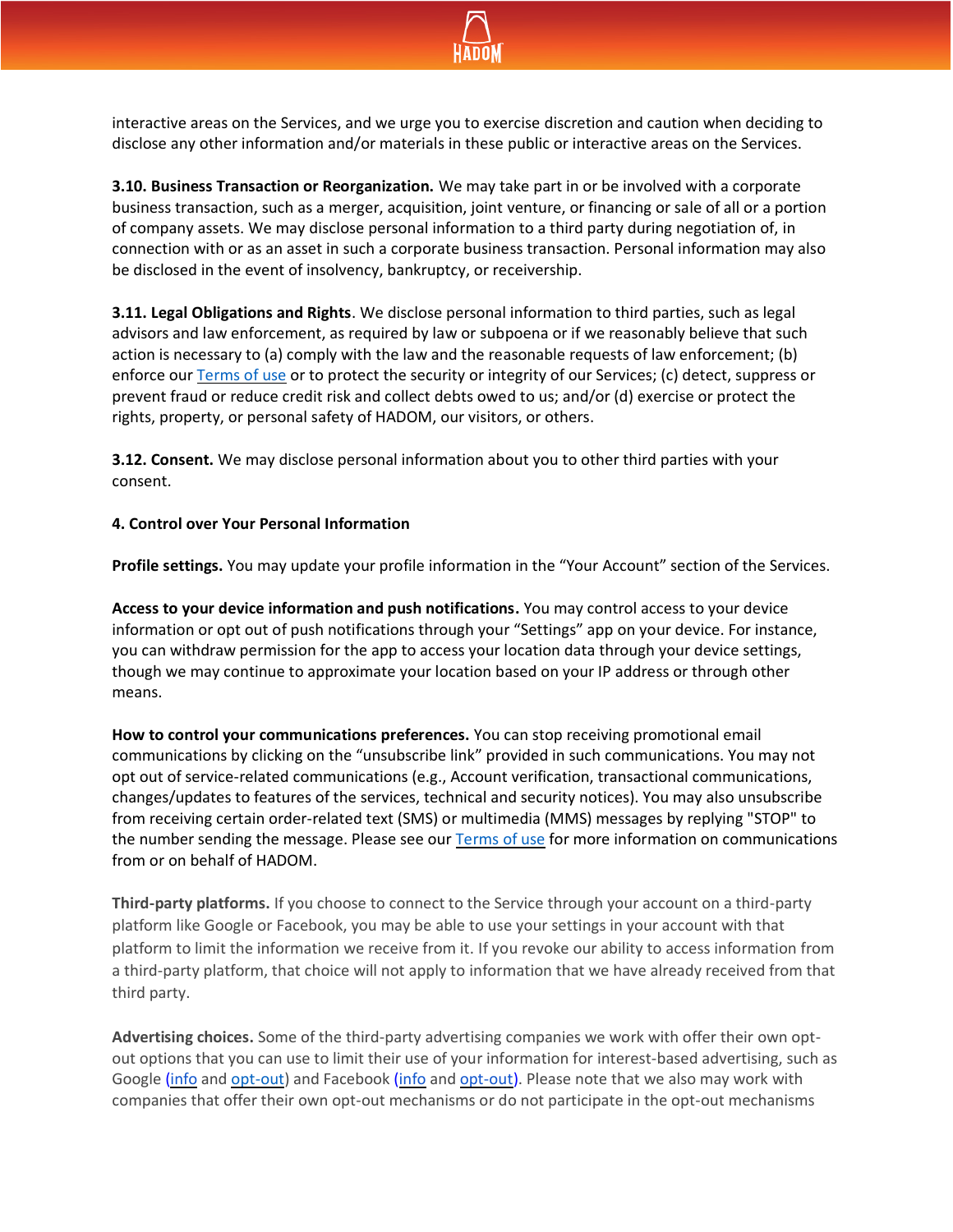

described above. Even after using these opt-out mechanisms, you may receive interest-based advertising from other companies.

To learn more about how you may control your advertising choices, please see our [About our ads](https://hadom.com/documents/HADOM_about_our_ads.pdf) policy.

## **5. How We Store and Protect Your Information**

**Data storage and transfer.** Your information collected through our Service is stored and processed in the United States. If you are located in the European Union or other regions with laws governing data collection and use that may differ from U.S. law, please note that we may transfer information, including personal information, to a country and jurisdiction that does not have the same data protection laws as your jurisdiction.

**Keeping your information safe.** We care about the security of your information and employ physical, administrative, and technological safeguards designed to preserve the integrity and security of all information collected through our Service. However, no security system is impenetrable and we cannot guarantee the security of our systems. Please recognize that protecting your personal information is also your responsibility. Accordingly, we strongly recommend that you change your passwords often, use a combination of letters and numbers, make sure you use a secure browser, and otherwise take precautions when communicating your personal information on the internet. If you know or have reason to believe that your Account credentials have been lost, stolen, misappropriated, or otherwise compromised or in case of any actual or suspected unauthorized use of your Account, please contact us following the instructions in the Contact Us section below.

## **6. Children's Personal Information**

Our websites and online Services are not directed to, and we do not intend to, or knowingly, collect or solicit personal information from anyone under age 21. In the event that we learn that we have inadvertently collected personal information from a person under age 21, we will delete that information as quickly as possible. If you have a basis for believing that we have any information from a person under 21, please contact us at [support@hadom.com.](mailto:support@hadom.com)

## **7. Third-Party Websites**

Our websites and online Services may include links to third-party websites, plug-ins and applications. Except where we post, link to or expressly adopt or refer to this Privacy Policy, this Privacy Policy does not apply to, and we are not responsible for, any personal information practices of third-party websites and online services or the practices of other third parties. To learn about the personal information practices of third parties, please visit their respective privacy notices.

## **8. Region Specific Disclosures**

We may choose or be required by law to provide different or additional disclosures relating to the processing of personal information about residents of certain countries, regions or states. Please refer below for disclosures that may be applicable to you: